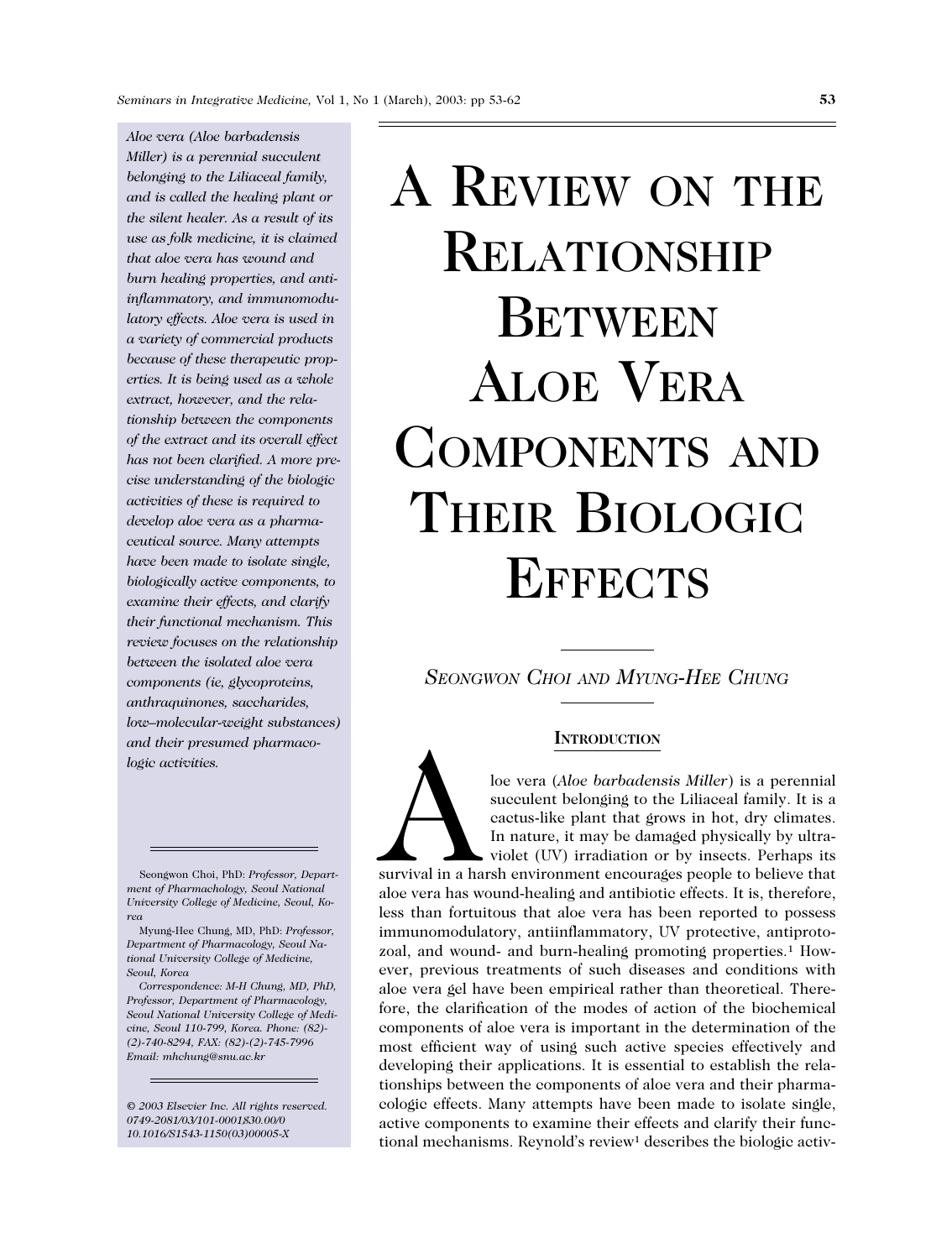ities of several aloe species. Since then, further pharmacologic activities of the components of aloe vera have been reported. Therefore, this review focuse on establishing the relationship between the components of aloe vera and their effects based on published reports and more recent findings.

# **BIOLOGIC ACTIVITIES OF ALOE VERA GEL**

The whole gel extract of aloe vera has been reported to have various pharmacologic properties, specifically to promote wound, burn, and frost-bite healing, in addition to having antiinflammatory, antifungal, hypoglycemic, and gastroprotective properties.1 Of those claims, aloe vera's antiinflammatory and wound healing has been the most extensively studied.

Wound healing is considered to be composed of three overlapping events: (1) inflammation, (2) new tissue formation, and (3) matrix remodeling.2 In the case of whole gel extracts, many clinical trials have been performed on animal models. Protein factors related to wound healing have been investigated, such as growth factors, cellmigration related factors, matrix-forming factors, and matrix-degradation factors. Aloe vera gel extract stimulated fibroblast growth in a synovial model and also enhanced wound tensile strength and collagen turnover in wound tissue.3-5 In another trial, topical application of aloe vera gel stimulated fibroblast activity and collagen proliferation, in addition to increasing the content of granulation tissue and tissue crosslinking by increasing the aldehyde content and decreasing the acid solubility.6,7 The aloe vera gel also increased levels of hyaluronic acid and dermatan sulphate in granulation tissue.8 In terms of the formation of new tissue, angiogenesis is essentially required to provide oxygen and metabolites to the tissues. An increase in the blood supply was observed after aloe vera gel treatment,<sup>9</sup> and it has been suggested that an increased oxygen access is one of the factors enhanced by aloe vera gel.10 Aloe vera gel was found to contain an angiogenic component.<sup>11</sup> The aloe vera gel extract permitted faster healing of burns, and reestablished the vascularity of burn tissue of a guinea pig.12,13 Although many reports support the promotion of wound healing by the whole gel extract, several reports have mentioned inhibitory effects. A delay in wound healing was

observed when a wound was treated with aloe vera gel.14 In another trial, aloe vera gel hindered wound healing in an experimentally induced second-degree burn.15 Different results should be expected, however, given the fact that the composition of the aloe vera gel varies and that even within the same species the plant depends on source, climate, region, and the processing method. Nevertheless, as more factors involved in the wound healing process are discovered, data accumulates *supporting* the enhancing effect of whole gel.

Other aspects of the pharmacologic activity of aloe vera gel are presented by its antiinflammatory and immunomodulatory effects. Antiinflammation is the first step in the wound healing process. Based on the fact that aloe vera gel effectively enhances wound healing, whole gel was examined for antiinflammatory activity. The whole gel extract was found to have antiinflammatory activity on carrageenan-induced edema in rat paws.16 Moreover, it was found to enhance wound tensile strength and antiinflammation.4 Topically administered aloe vera preparations inhibited inflammation in the croton oil-induced edema assay.9 In terms of the mechanism involved, the inhibitory action of aloe vera gel on the arachidonic acid pathway via cyclooxygenase has been suggested.

The immunomodulatory activity of aloe vera gel has also been widely studied. The topical application of aloe vera gel extract to the skin of UVirradiated mice improved UV-induced immune suppression.<sup>17</sup> Topical application inhibited contact hypersensitivity and delayed type hypersensitivity suppression by UV radiation in mice. It preserved the number and morphology of irradiated Langerhans and dendritic epidermal cells in skin. Lissoni et al<sup>18</sup> demonstrated that the administration of aloe vera with pineal indole melatonin enhances the therapeutic results in patients with advanced solid tumors. The percentage of nonprogressing patients and the percentage of 1-year survival was significantly higher in the group treated with aloe vera plus melatonin than in the melatonin-only group. It is possible that aloe vera activate anticancer immunity and produce therapeutic benefits in terms of stabilization of disease and survival in patients with advanced solid tumors.<sup>18</sup>

Aloe vera gel also showed hypoglycemic activity on insulin-dependent diabetes mellitus and non–insulin-dependent diabetes mellitus rats,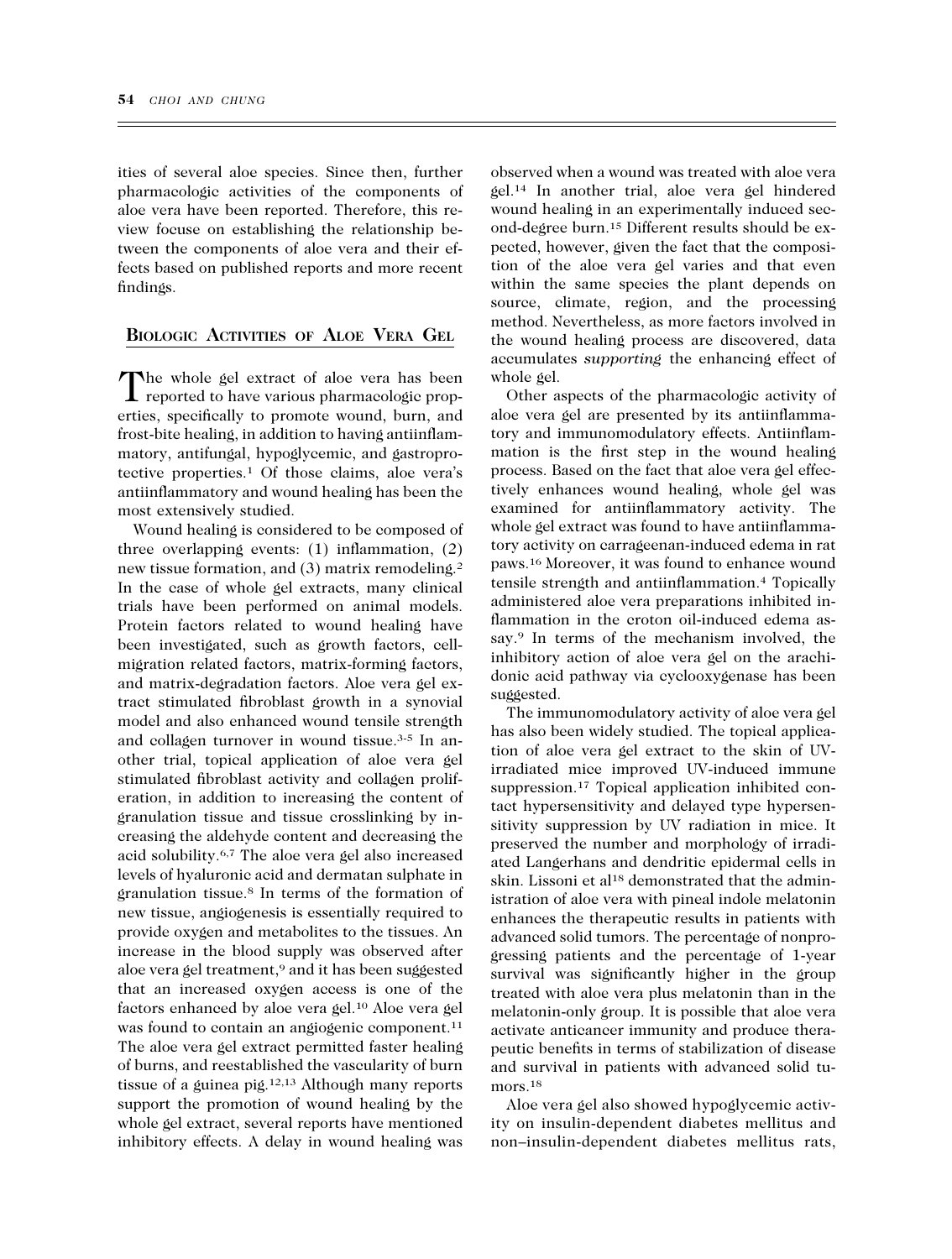though it was found to be more effective in non-insulin dependent diabetes.19 The acute and chronic effects of aloe vera gel were studied on the plasma glucose levels of alloxan-diabetic mice and was found to reduce plasma glucose levels.20 Aloe vera gel has also been found to have antifungal activity and is believed that aloe vera likely contains antibiotic substances to help to prevent infection.<sup>21</sup>

Studies *in vitro*, using crude gel extracts, are difficult to perform and the results are difficult to interpret because of the active substances' complexity. For example, since aloe vera gel contains both inhibitory and stimulatory systems with respect to inflammatory and immune responses, <sup>22,23</sup> it is possible that several activities operate separately and each has with its own part to play in the overall effect. Therefore, the clarification of the modes of action for each individual components of aloe vera is the most efficient way to develop applications for the components of aloe vera.

## **COMPONENTS OF ALOE VERA**

Box 1 summarizes the components of aloe vera, which are primarily glycoproteins, anthraquinones, saccharides, and low–molecular-weight substances. Polysaccharides are largely glucomannans of various compositions; some are acetylated while others are not. Galactose and galactouronic acid polymers are also frequently found. Different investigators have reported different polysaccharide structures, which may be due to different geographical origins or to the use of different varieties or subspecies. Acetylated mannan has a range of interesting biologic activities as described below. Recently glycoproteins with cell proliferation-promoting activity have been reported.24,25 Aloe-specific anthraquinones are also present and include aloin, aloe-emodin, barbaloin, isobarbaloin, and others. In addition to these, low–molecular-weight substances are reported, such as aloe $sin, \beta$ -sitosterol, diethylhexylphthalate, vitamins, and beta-carotene. Apart from technical differences and inconsistencies, it appears that the types and levels of components present in aloe gel vary according to geographic origin or variety, therefore, the identification of the active components of aloe vera is important for the effective use of the plant.

## **Glycoproteins**

Compared to the other components the glycoproteins have not been extensively studied, especially with respect to wound healing. However, there have been a consistent number of reports regarding biologically active glycoproteins from aloe vera.1 Several of these reports point to the wound-healing effect of glycoproteins and have attempted to isolate glycoprotein components and found that glycoproteins stimulate cell proliferation.24,25 Fractions prepared from aloe vera gel contain lectin-like substances that promote the growth of normal human cells like human fibroblasts.<sup>26</sup> Yagi et al<sup>24</sup> reported on the cell-proliferating activity of a 29 kDa glycoprotein composed of two 14 kDa subunits. This was found to enhance the proliferation of baby hamster kidney cells and normal human dermal fibroblasts.

Recently, Choi et al<sup>25</sup> reported on the proliferation and wound healing effect of a 5.5 kDa glycoprotein. This glycoprotein was isolated by activity-guided sequential fractionation from aloe vera gel and was found to enhance keratinocyte proliferation. The cell-proliferating effect of the glycoprotein was confirmed by accelerated closure of a scratch made on a monolayer of human keratinocytes. Moreover, when this glycoprotein was tested on a three-dimensional raft-culture, it dosedependently stimulated the formation of epidermal tissue. Furthermore, at the immunohistochemical level, epidermal growth factor receptor, fibronectin receptor, fibronectin, and keratin 5/14 were noticeably expressed. This glycoprotein fraction was found to enhance wound healing in hairless mice by 8 days after injury with significant cell proliferation. This glycoprotein is linked to saccharides, 70% of which is mannose. Due to a lack of information regarding the amino-acid sequence of glycoproteins isolated from aloe vera, it is not yet known whether the 5.5 kDa glycoprotein is a fragment of longer glycoproteins. Nevertheless, this experiment systematically showed how the 5.5 kDa glycoprotein affects cell proliferation and wound healing both *in vivo* and *in vitro*.

Lectin has mitogenic activity and a wound healing effect.<sup>27-30</sup> Winters et al<sup>31</sup> reported that lectins are present in the gel portion of aloe vera leaves. Koike et al<sup>32</sup> isolated a 35 kDa lectin from aloe aborescence, which was presumed to be either a trimeric or tetrameric form composed of identical subunits with a molecular mass of about 9 kDa. It was also found to be a mannose-binding lectin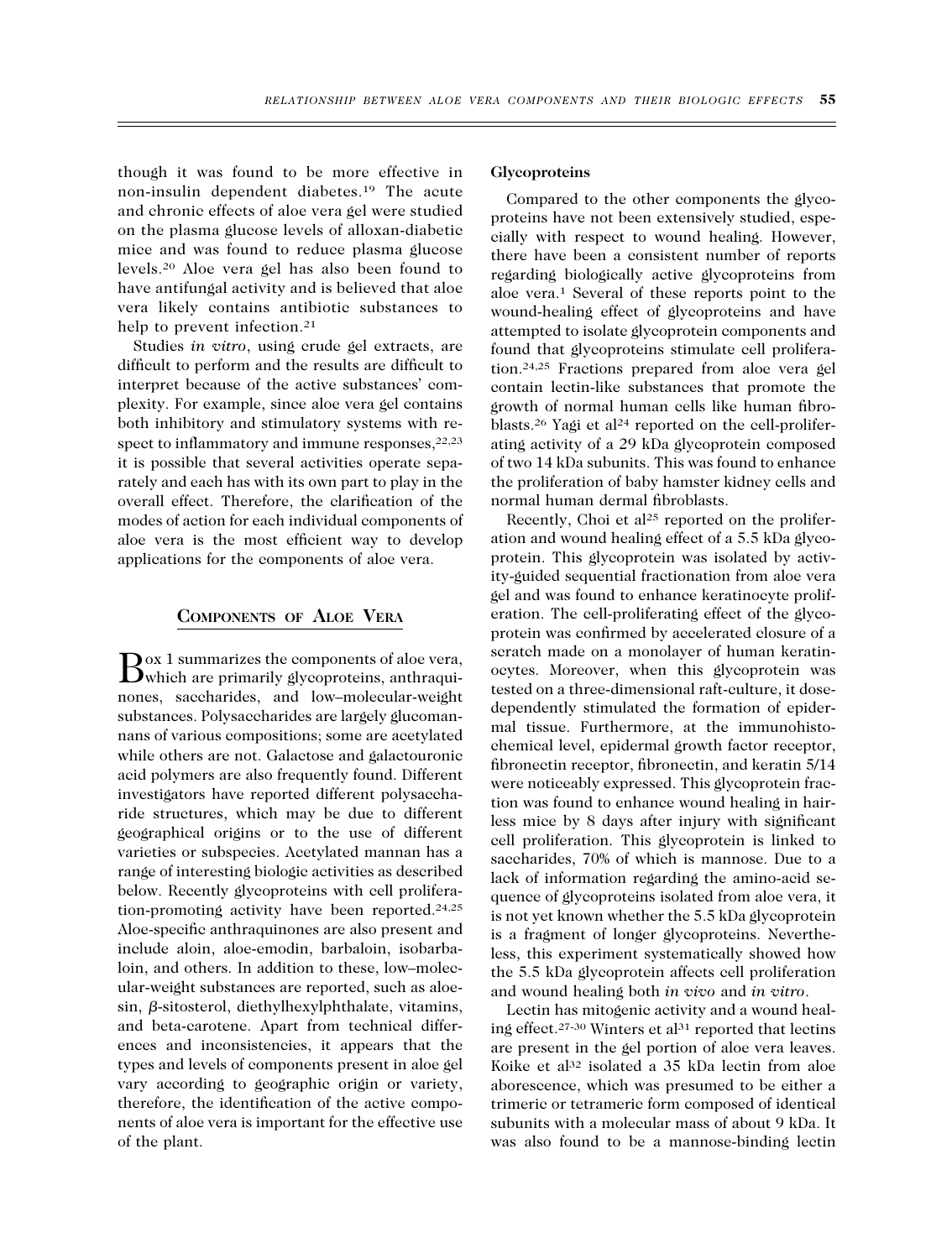with hemagglutination and mitogenic activities. However, no studies have been conducted regarding the amino sequences of active lectins of aloe vera. Mannose is linked to the active 5.5 kDa glycoprotein at a high percentage, may be a kind of lectin. Another possibility is that the mannose exhibit the wound-healing activity when linked to the protein as suggested by Davis et al.33

Davis et al<sup>33</sup> tried to determine whether mannose-6-phosphate is the active ingredient in aloe vera for wound healing and antiinflammation, and whether binding to a protein is necessary to initiate a growth response. Experiments showed that mannose-6-phosphate dose-dependently promotes wound healing. Mannose-6-phosphate linked to a protein, thereby forming a mucopolysaccharide, may produce even greater woundhealing effects.34 It is possible that the binding of a ligand at one binding site is capable of influencing ligand binding at another binding site of the same receptor; binding of mannose-6-phosphate to its binding site preferentially increases the affinity of insulin-like growth factor II to its binding site.35,36 Then insulin growth factor is delivered to cells and increases fibroblast activity and the wound's healing response. Therefore, the wound healing activity of the reported glycoproteins should be further investigated as protein with and without mannose bound.

Aloe vera gel contains a small amount of phenolics in the leaf exudates.24 These phenolics be responsible for reducing the proliferative effect of lectin-like glycoproteins. In addition, conflicting activities of the proliferative glycoproteins and the inhibitory glycoproteins, in combination with phenolic substances in aloe vera gel, may cause the observed variability in the pharmacologic results and the therapeutic experiments when whole gel is used in wound healing.

Another research group recently isolated a 10 kDa glycoprotein from aloe vera gel, using an activity-based follow-up method. This glycoprotein was found to have antiallergic activity.37 It reduced histamine release and promoted the synthesis and secretion of leukotrienes simultaneously in activated lung mast cells of the guinea pig. It decreased dose-dependently protein kinase C and phospholipase D activities, inhibited mass diacylglycerol and phospholipase A activity, and blocked  $Ca^{++}$  influx during mast cell activation.

| <b>BOX 1.</b>                        |                               |  |
|--------------------------------------|-------------------------------|--|
| <b>Major Components of Aloe Vera</b> |                               |  |
| Anthraquinones                       | aloe-emodin                   |  |
|                                      | aloetic acid                  |  |
|                                      | aloin                         |  |
|                                      | anthranol                     |  |
|                                      | barbaloin                     |  |
|                                      | isobarbaloin                  |  |
|                                      | emodin                        |  |
|                                      | ester of cinnamic acid        |  |
| Saccharides                          | cellulose                     |  |
|                                      | glucose                       |  |
|                                      | mannose                       |  |
|                                      | aldopentose                   |  |
|                                      | acetylated mannan (acemannan) |  |
|                                      | glucomannan                   |  |
|                                      | acetylated glucomannan        |  |
|                                      | galactogalacturan             |  |
|                                      | glucogalactomannan            |  |
|                                      | galactoglucoarabinomannan     |  |
| Vitamins<br>Enzymes                  | R <sub>1</sub>                |  |
|                                      | <b>B2</b>                     |  |
|                                      | <b>B6</b>                     |  |
|                                      | C                             |  |
|                                      | $\beta$ -carotene             |  |
|                                      | choline                       |  |
|                                      | folic acid                    |  |
|                                      | $\alpha$ -tocopherol          |  |
|                                      | amylase                       |  |
|                                      | carboxypeptidase              |  |
|                                      | catalase                      |  |
|                                      | cyclooxydase                  |  |
|                                      | lipase                        |  |
|                                      | oxidase                       |  |
| Low-molecular-weight                 | arachidonic acid              |  |
| substances                           |                               |  |
|                                      | cholesterol                   |  |
|                                      | qibberellin                   |  |
|                                      | lectin-like substance         |  |
|                                      | lignins                       |  |
|                                      | salicylic acid                |  |
|                                      | $B$ -sitosterol               |  |
|                                      | steroids                      |  |
|                                      | triglycerides                 |  |
|                                      | uric acid                     |  |

#### **Anthraquinones**

The allegedly, pharmacologically active anthraquinones of aloe vera are aloin, aloe-emodin, barbaloin, and emodin (see Box 1). Their therapeutic claims are a purgative action, antiinflammatory activity, antiprotozoal action, antioxidant activity and so on (Table 1).

Aloe-emodin and emodin showed synergistic effects with rhein anthrone during purgative activity in mice.38 The purgative action of barbaloin is induced by *Eubacterium sp.,* which is capable of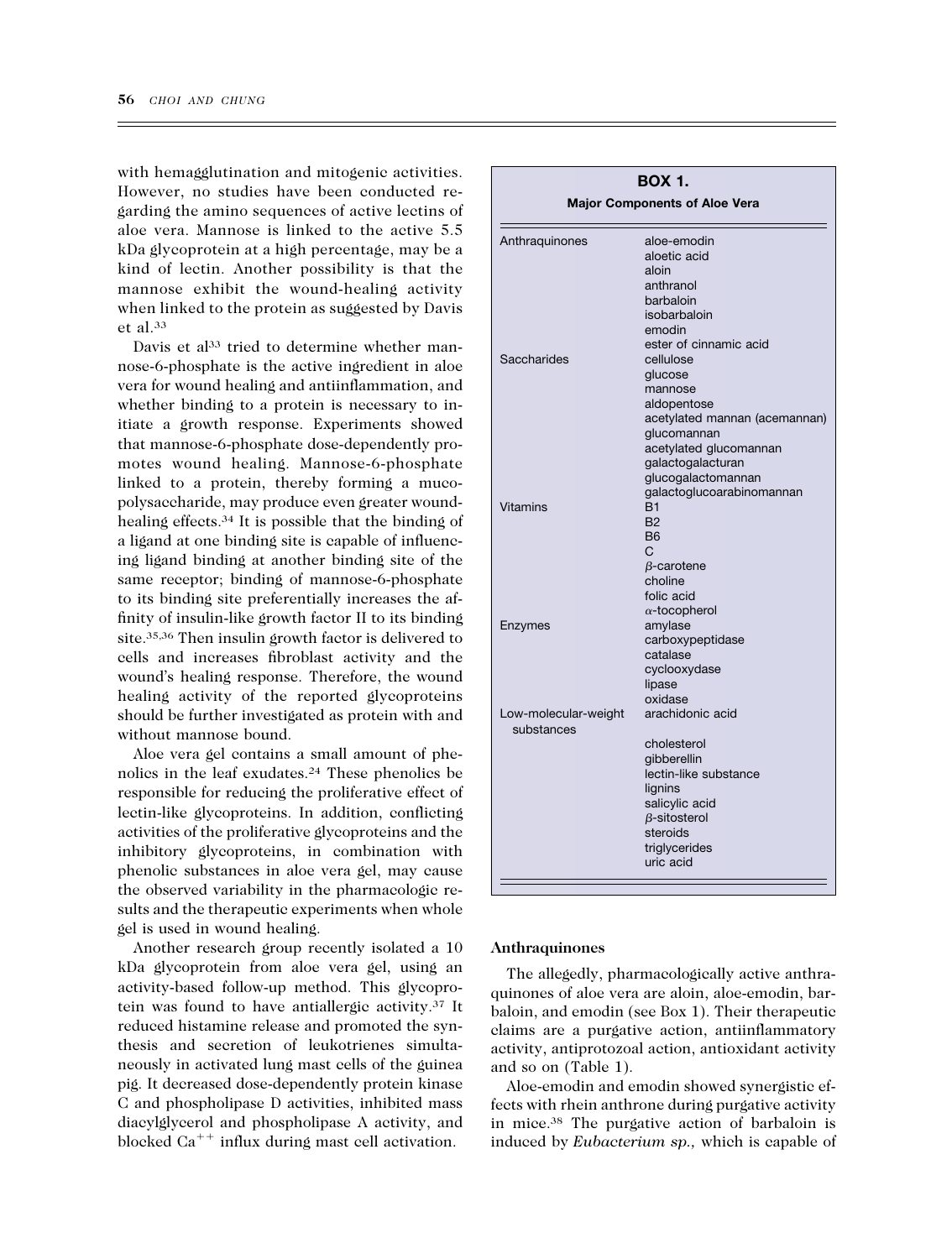| glycoprotein<br>barbaloin         | wound healing, cell<br>proliferation, 24, 25, 27-30, 32 |
|-----------------------------------|---------------------------------------------------------|
|                                   |                                                         |
|                                   |                                                         |
|                                   | antiallergy, 37                                         |
|                                   | purgative, 39-42, 43                                    |
| aloe-emodin, emodin               | purgative, 38                                           |
|                                   | cell proliferation, 50                                  |
|                                   | anticancer, 51, 52, 53                                  |
|                                   | antiprotozoa, antibacteria, 47,48                       |
|                                   | antioxidant, 45,46                                      |
|                                   | genotoxicity,                                           |
|                                   | mutagenicity, 54, 55, 56                                |
| mannose-6-                        | wound healing, 33, 34, 35                               |
| phosphate                         |                                                         |
|                                   | antiinflammation, 33                                    |
| polysaccharide                    | anticancer, 65, 66, 68, 69                              |
|                                   | immunomodulation, 22,64,67,74,75,76                     |
| acemannan                         | immunomodulation, 57, 58, 59, 60, 62, 63                |
|                                   | antimicrobiol effect, <sup>61</sup>                     |
|                                   | antitumor. <sup>63</sup>                                |
| aloesin                           | cell proliferation,77                                   |
|                                   | inhibition of melanin synthesis, <sup>78</sup>          |
| $\beta$ -sitosterol               | antiinflammation, <sup>4</sup>                          |
|                                   | angiogenesis, 11,79                                     |
| diethylhexylphthalate             | anticancer, 81,82                                       |
| low-molecular-weight              | immunomodulation, 84, 85                                |
| substances of<br>$0.5 \sim 1$ kDa |                                                         |

**TABLE 1.**

transforming barbaloin to aloe-emodin anthrone.<sup>39-42</sup> Barbaloin inhibited rat colonic Na<sup>+</sup>, K<sup>+</sup> ATPase *in vitro*, and increased paracellular permeability across the rat colonic mucosa *in vivo.*<sup>43</sup> Isobarbaloin is decomposed to aloe-emodin-9-anthrone and barbaloin when administered orally. The cathartic effect of isobarbaloin was examined in male rats by oral administration, and its cathartic activity was found to be equal to that of barbaloin.

Regarding antiinflammatory and immunomodulatory effects of anthraquinones, one proposed mechanism involves antioxidation. Anthraquinones may act as antioxidants and radical scavengers. Reactive oxygen species and free–radicalmediated reactions are involved in inflammatory response and can contribute to liver necrosis.44 Histologic analysis of liver specimens showed that inflammatory infiltration of lymphocytes and Kuffer cells was reduced in aloe-emodin treated rats. Aloe-emodin quinone pretreatment reduced the acute liver injury induced by carbon tetrachloride,45 and aloe-emodin appears to protect against hepatocyte death and the inflammatory response that occurs subsequent to lipid peroxidation.46 Antioxidant and radical scavenging activity of aloe-emodin was suggested as a protection mechanism against peroxidation of linoleic acid.46

Anthraquinones, including aloe-emodin, are known to have antiprotozoal activity. Aloe-emodin elicited dose-dependent growth inhibition of *Helicobacter pylori,* which is a possible causative factor of gastric cancer.47,48 Aloe-emodin may act like a noncompetitive inhibitor of arylamine Nacetyltransferase activity, thereby decreasing effects of arylamine carcinogens in inducing carcinogenesis.49 In addition, antibiotic factors are released by the healing tissues in response to aloe treatment.49

Aloe-emodin possesses contradictory activities on cell growth. It was found to stimulate the growth of primary rat hepatocytes and caused a 2.5-fold increase of DNA synthesis in primary rat hepatocytes.50 However, there are other controversial observations. Aloe-emodin was found to have cell death or apoptosis-inducing effect in human lung squamous cell carcinoma51,52 and to selectively inhibit human neuroectodermal tumor growth in an *in vivo* experiment.53 Biochemical evidence for the apoptotic action of aloe-emodin is that aloe-emodin-treated CH27 cells showed activation of caspase-3, caspase-8, and caspase-9 and increased relative abundances of cytochrome c in the cytosolic fraction.51 This cytochrome c increase resulted in mitochondrial death and finally CH27 cell death.

In spite of these biologic activities, anthraquinones also have harmful effects, such as genotoxic, mutagenic, and tumor-promoting effects.54-56 Therefore, caution should be exercised with regard to the anthraquinones, and further studies need to be undertaken to more accurately define the activities of each component.

#### **Saccharides**

Aloe is a rich source of polysaccharides and has various carbohydrate constituents, for example, polysaccharides, acemannan, and mannose-6 phosphate, of which mannose-6-phosphate and acemannan are major constituents of the carbohydrates of aloe vera.<sup>33</sup> Since mannose-6-phosphate is the major sugar in aloe vera gel, it was studied to determine whether it is an active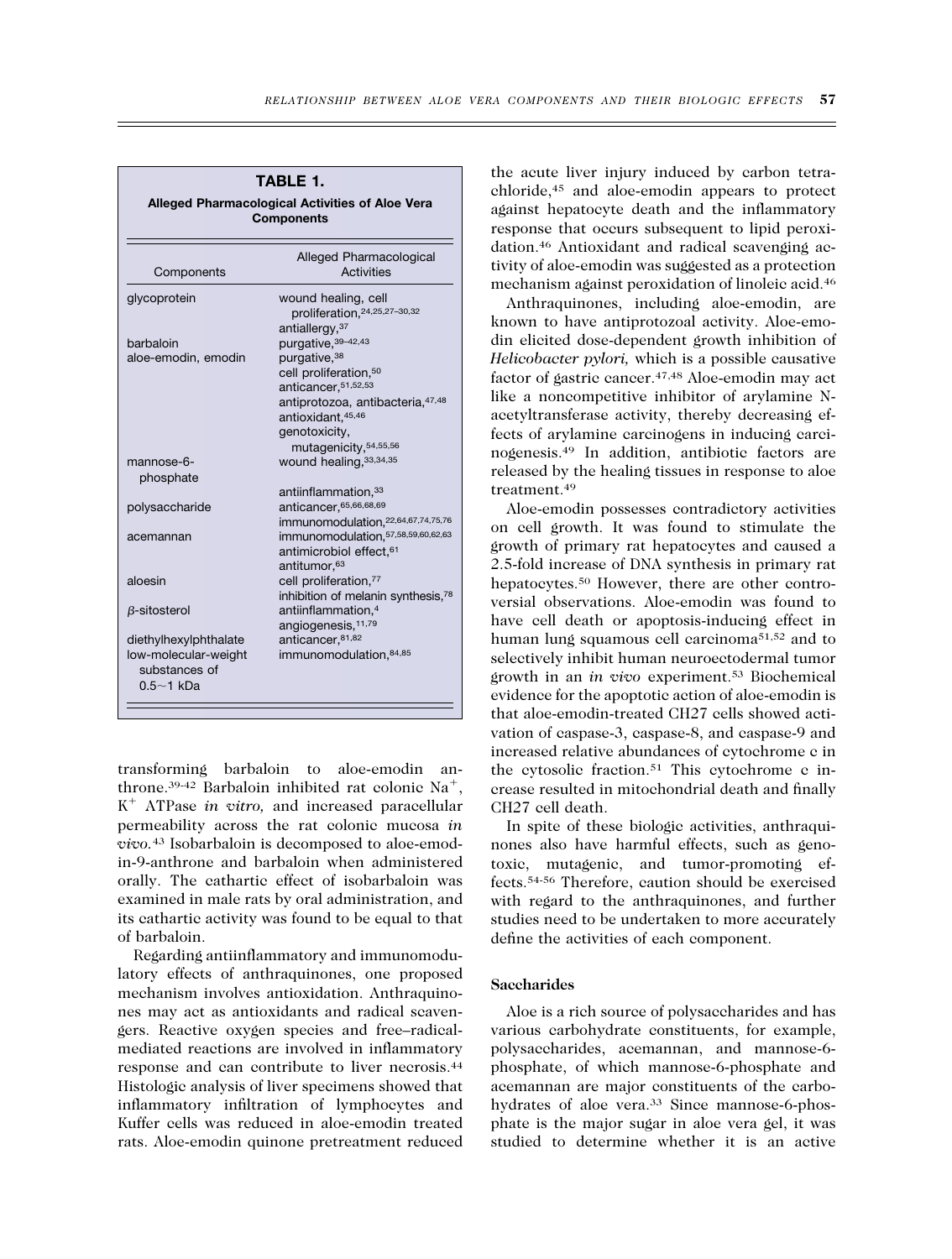wound-healing and antiinflammatory ingredient in aloe vera. Mice receiving 300 mg/kg of mannose-6-phosphate had improved wound healing over saline controls. Grey et al<sup>34</sup> suggested that mannose-6-phosphate linked to a protein produce even greater wound-healing effects.

Acemannan (ie, aloe polymannose, a polydispersed  $\beta$ -(1,4)-linked acetylated mannose-containing complex carbohydrate) was found to have immunomodulatory activity.57 It was reported to activate macrophages; enhance cytokine release; stimulate interactions between macrophages, Tlymphocytes and B-lymphocytes; and enhance the generation of cytotoxic T-lymphocytes. Acemannan was also found to potentiate antibody production against coxsackie virus and reduce radiation-induced skin reactions in C3H mice.58 Acemannan enhanced the allo-responsiveness of human lymphocytes<sup>59</sup> and induced the phenotypic and functional maturation of immature dendritic cells.60 It also upregulated phagocytosis and the candidicidal activity of macrophages.61 Regarding its mechanism, acemannan induced *no* synthesis, which was mediated by macrophage mannose receptors in chickens,<sup>62</sup> stimulated the synthesis of monokines, and initiated immune response.63 It also showed inhibitory effects on tumor growth, that is, murine sarcoma implanted in mice regressed after acemannan treatment, which was probably due to an immune attack and enhanced immunomodulation.<sup>63</sup>

The ability of aloe vera to stimulate the immune system is attributed to polysaccharides present in the aloe vera gel.22 There has been some disagreement concerning the identities of the active materials, thus, the optimal form and composition of the aloe polysaccharides has been investigated to maximize immunomodulatory activity and stability. In one study the immunomodulatory activity of aloe vera was found to be caused by a 15 kDa polysaccharide,64 while modified aloe polysaccharide with an average molecular weight of 80 kDa showed the highest protective activity against UVB irradiation-induced immune suppression. The native polysaccharide is of 2000 kDa with a mannose:galactose:glucose ratio of 11:0.2:1, whereas the active form is of 80 kDa with mannose:galactose:glucose ratio of 40:1.4:1. The active polysaccharide is composed of mannose at a high ratio. Polysaccharides are also known to possess antitumor effects.65,66 A high molecular weight polysaccharide (aloeride) was found to have potent immunostimulatory activity, and was found to induce the expression of mRNAs encoding IL-1  $\beta$  and TNF- $\alpha$ .<sup>67</sup> These polysaccharides may exhibit antitumor and antiviral activities through enhanced immune attack and immunemodulation.68

Carcinogenesis induced by DNA adduct formation was shown to be inhibited by a polysaccharide-rich aloe gel fraction in an *in vitro* rat hepatocyte model.<sup>69</sup> Kim et al<sup>69</sup> reported on the chemopreventive effect of aloe polysaccharide isolated from aloe vera noting that oxidative DNA damage assessed by 8-hydroxyguanosine was significantly reduced by the polysaccharide, which also inhibited benzo[a]pyrene-DNA adduct formation by interfering with benzo[a]pyrene-DNA absorption *in vivo.* This may be due to the inhibition of carcinogen activation systems or to the induction of detoxifying enzymes.70

Cutaneous exposure to high doses of UVB radiation induces the systemic suppression of contact hypersensitivity responses to hapten applied to non-irradiated sites and of delayed-type hypersensitivity responses to infectious agents.<sup>71</sup> UVB radiation contributes to the growth of highly antigenic skin cancers by suppressing T-cell mediated immune responses.72 Therefore, susceptibility to UV-induced immune suppression of contact hypersensitivity responses may be a risk factor for the development of skin cancer in humans.73 Therapeutic intervention to prevent immune suppression may reduce the risk of skin cancer.74 Aloe oligosaccharides and polysaccharides were found to inhibit UV-induced immune suppression and interleukin-10 production.75 Aloe oligosaccharides may prevent UV-induced suppression of delayed-type hypersensitivity by reducing keratinocyte derived immunosuppressive cytokines.74 It is also suggested that aloe oligosaccharide protects against delayed type hypersensitivity response indirectly by inducing immunostimulatory cytokines, such as interleukin-12.76

The labile natures of factors that prevent immune suppression vary in different gel extract preparations and is possibly influenced by the manufacturing process used.74 Variable activities in the reported experiments possibly result from the degradation of polysaccharide resulting from bacterial contamination or endogenous enzyme activity in aloe vera gel. These explain some of the difficulties that investigators have experienced in terms of result reproducibility when using unfractionated leaf gel from aloe vera.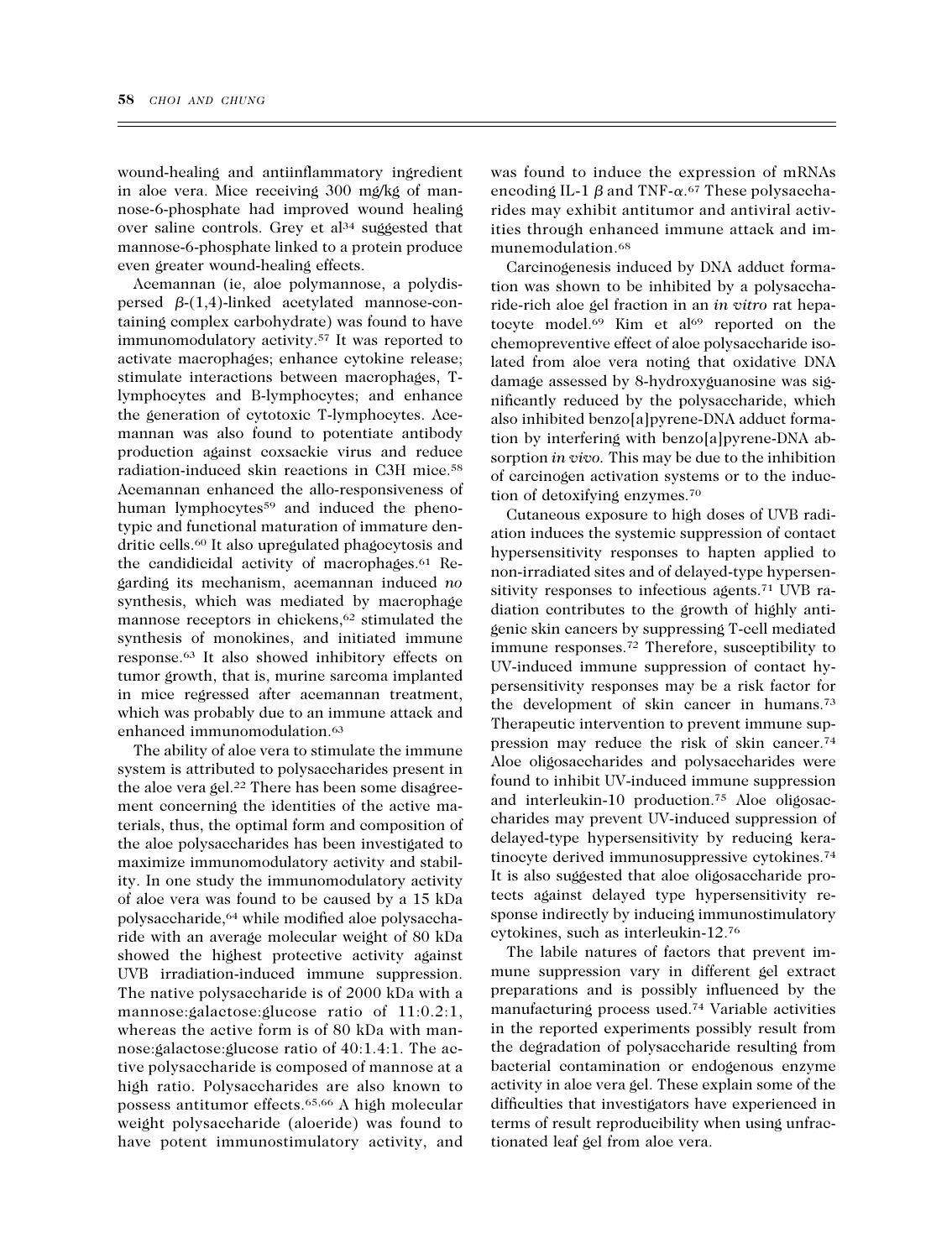#### **Other Low–Molecular-Weight Components**

In addition to the aforementioned components, low–molecular-weight components, such as aloe $sin, \beta\text{-sitosterol},$  diethylhexylphthalate, and immunomodulatory substances have been examined. Aloesin, a chromone derivative isolated from aloe vera, was found to enhance cell proliferation by upregulating cyclin E/CDK2 kinase activity via inducing cyclin E, CDK2, and CDC25A, in SK-HEP-1 cells.<sup>77</sup> Aloesin and arbutin were found to inhibit mushroom-tyrosinase activity *in vitro* in a synergistic manner, which is an important element in melanin synthesis.78 They inhibit tyrosinase activity via different mechanisms in the sk-Mel-1 cell line; aloesin inhibits human tyrosinase activity via a noncompetitive inhibition mechanism, whereas arbutin works via a competitive inhibition mechanism.78

Based on the wound-healing effect of aloe vera, the angiogenic component was isolated using an activity-guided fractionation from aloe vera gel.10,11,79 A low–molecular-weight component from the dichloromethane extract of freeze-dried aloe vera gel was shown to stimulate blood vessel formation in a chick chorioallantoic membrane.10 Moreover, a methanol-soluble fraction of the gel stimulated the proliferation of artery endothelial cells in an *in vitro* assay, and induced them to invade a collagen substrate.11 The active component was found to be  $\beta$ -sitosterol, which showed a dose dependent angiogenic effect in a chick embryo chorioallantoic membrane assay.<sup>79</sup>  $\beta$ -sitosterol enhanced new vessel formation in Mongolian gerbil brain damaged by ischaemia/reperfusion, especially in the cingulated cortex and septal areas.79 It also enhanced the expression of proteins related to angiogenesis, namely the von Willebrand factor, vascular endothelial growth factor (VEGF), and VEGF receptor Flk-1.<sup>79</sup> Morisaki et al<sup>80</sup> suggested that sterol structure be responsible for the angiogenic activity.  $\beta$ -sitosterol was also found to have significant anti-inflammatory effects in wounded mice.<sup>4</sup> Taking into account its unique activity,  $\beta$ -sitosterol can be viewed as another component that contributes to the wound-healing effect of aloe vera.

Diethylhexylphthalate isolated from aloe vera induced apoptosis and was found to possess antileukemic and antimutagenic effects.81,82 CD95-mediated apoptosis is supposed to be a major effect pathway by diethylhexylphthalate, but this detailed mechanism has not been widely studied.83

Aloe vera gel contains low–molecular-weight immunomodulators (ie, G1C2F1), which restore UVB-suppressed accessory cell function of epidermal Langerhans cells both *in vitro*<sup>84</sup> and *in vivo.*<sup>85</sup> Exposure of the shaved abdominal skin of mice to UVB irradiation resulted in suppression of contact sensitization through the skin. Although treatment with G1C2F1 prevented UVBinduced suppression of contact sensitization in a dose-dependent manner, the irradiated skin of G1C2F1-treated groups showed similar levels of sunburn when examined on the day of sensitization.85 This may indicate that G1C2F1 prevent UVB-induced elimination or functional alteration of epidermal Langerhans cell through a mechanism that does not alter the initial inflammatory response and release of proinflammatory cytokines.85

#### **CONCLUSION**

 $\bigwedge$  loe vera contains many physiologically active<br>substances that have effective antiinflammatory, immunomodulatory, and wound-healing effects. The active ingredients, whether acting alone or in concert, include glycoproteins, anthraquinones, polysaccharides, and low–molecular-weight species. Moreover, the fact that biologically active components in aloe vera may be labile, varied, or modified explain some of the difficulties that investigators have reported in reproducing results using unfractionated materials from aloe vera. In light of the many pharmacologic activities of the components of aloe vera, each active component has several interacting factors, each of which may be affected by another substance(s). Thus, a further understanding of these individual components and of their effects is essential if aloe vera is to be successfully developed for therapeutic purposes.

## **REFERENCES**

1. Reynolds T, Dweck AC: Aloe vera leaf gel: a review update. J Ethnopharmacol 68:3-37, 1999

3. Davis RH, Stewart GJ, Bregman PJ: Aloe vera and the inflamed synovial pouch model. J Am Podiatr Med Assoc 82: 140-148, 1992

4. Davis RH, DiDonato JJ, Johnson RW, et al: Aloe vera, hydrocortisone, and sterol influence on wound tensile strength

<sup>2.</sup> Dunphy JE: Modern biochemical concepts on the healing of wounds: Wound healing. Baltimore, MD, Williams and Wilkins, 1974, pp 22-31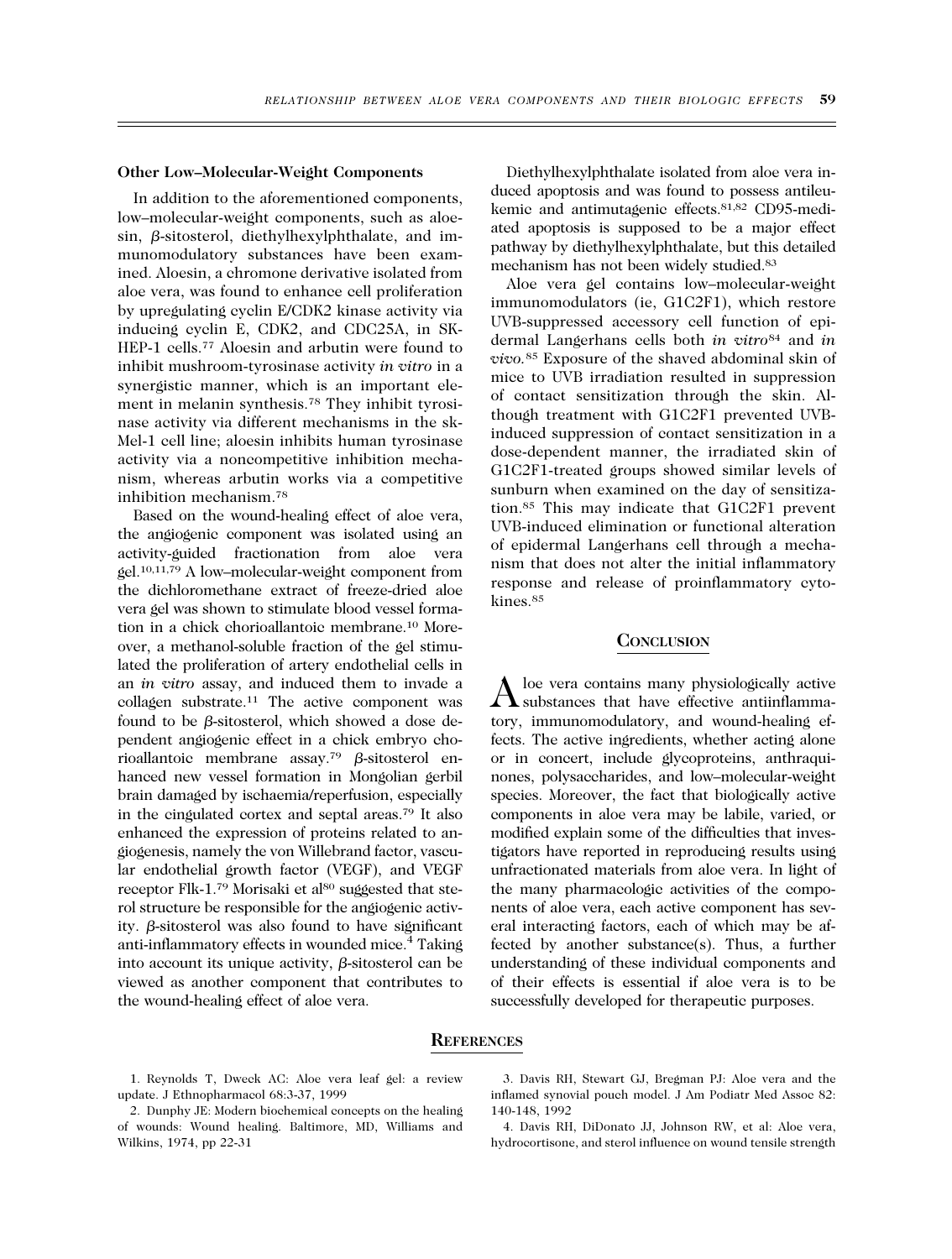and anti-inflammation. J Am Podiatr Med Assoc 84:614-621, 1994

5. Chithra P, Sajithlal GB, Chandrakasan G: Influence of Aloe vera on collagen turnover in healing of dermal wounds in rats. Indian J Exp Biol 36:896-901, 1998

6. Thompson JE: Topical use of aloe vera derived allantoin gel in otolaryngology. Ear Nose Throat J 70:56, 1991

7. Chithra P, Sajithlal GB, Chandrakasan G: Influence of Aloe vera on collagen characteristics in healing dermal wounds in rats. Mol Cell Biochem 181:71-76, 1998

8. Chithra P, Sajithlal GB, Chandrakasan G: Influence of Aloe vera on the glycosaminoglycans in the matrix of healing dermal wounds in rats. J Ethnopharmacol 59:179-186, 1998

9. Davis RH, Rosenthal KY, Cesario LR, et al: Processed Aloe vera administered topically inhibits inflammation. J Am Pediatr Assoc 79:395-397, 1989

10. Lee MJ, Yoon SH, Lee SK, et al: In vivo angiogenic activity of dichloromethane extracts of Aloe vera gel. Arch Pharm Res 18:332-335, 1995

11. Lee MJ, Lee OH, Yoon SH, et al: In vitro angiogenic activity of Aloe vera gel on calf pulmonary artery endothelial (CAPE) cells. Arch Pharm Res 21:260-265, 1998

12. Rodriguez-Bigas M, Cruz NI, Suarez A: Comparative evaluation of Aloe vera in the management of burn wounds in guinea pigs. Plast Reconstr Surg 81:386-389, 1988

13. Heggers JP, Pelley RP, Hill DP, et al: Wound healing with aloe substances. Academic/Industry Joint Conference p 41, 1992

14. Schmidt JM, Greenspoon JS: Aloe vera dermal wound gel is associated with a delay in wound healing. Obstet Gynecol 78:115-117, 1991

15. Kaufman T, Kalderon N, Ullmann Y, et al: Aloe vera gel hindered wound healing of experimental second-degree burns: A quantitative controlled study. J Burn Care Rehabil 9:156- 159, 1988

16. Vazquez B, Avila G, Segura D, et al: Antiinflammatory activity of extracts from Aloe vera gel. J Ethnopharmacol 55:69-75, 1996

17. Strickland FM, Pelley RP, Kripke ML: Prevention of ultraviolet radiation-induced suppression of contact and delayed hypersensitivity by Aloe barbadensis gel extract. J Invest Dermatol 102:197-204, 1994

18. Lissoni P, Giani L, Zerbini S, et al: Biotherapy with the pineal immunomodulating hormone melatonin versus melatonin plus aloe vera in untreatable advanced solid neoplasms. Nat Immun 16:27-33, 1998

19. Okyar A, Can A, Akev N, et al: Effect of Aloe vera leaves on blood glucose level in type I and type II diabetic rat models. Phytother Res 15:157-161, 2001

20. Ajabnoor MA: Effect of aloes on blood glucose levels in normal and alloxan diabetic mice. J Ethnopharmacol 28:215- 220, 1990

21. Ali MI, Shalaby NM, Elgamal MH, et al: Antifungal effects of different plant extracts and their major components of selected aloe species. Phytother Res 13:401-407, 1999

22. Davis RH, Parker WL, Samson RT, et al: Isolation of a stimulatory system in an aloe extract. J American Podiatric Medical Assoc 81:473-478, 1991

23. Davis RH, Parker WL, Samson RT, et al: The isolation of an active inhibitory system from an extract of aloe vera. J American Podiatric Medical Assoc 81:258-261, 1991

24. Yagi A, Egusa T, Arase M, et al: Isolation and characterization of the glycoprotein fraction with a proliferation-promoting activity on human and hamster cells in vitro from Aloe vera gel. Planta Med 63:18-21, 1997

25. Choi S, Son BW, Son YS, et al: The wound-healing effect of a glycoprotein fraction isolated from aloe vera. Br J Derm 145:535-545, 2001

26. Danof IE, McAnalley W: Stabilised Aloe vera: Effect on human skin cells. Drug & Cosmetic Industry 133:105-106, 1983

27. Gipson IK, Kiorpes TC, Brennan SJ: Epithelial sheet movement: Effects of tunicamycin on migration and glycoprotein synthesis. Dev Biol 101:212-220, 1984

28. Yagi A, Machii K, Nishimura H, et al: Effect of aloe lectin on deoxyribonucleic acid synthesis in baby hamster kidney cells. Experientia 41:669-671, 1985

29. Heggers JP, Kucukcelebi A, Listengarten D, et al: Beneficial effect of Aloe on wound healing in an excisional wound model. J Altern Complement Med 2:271-277, 1996

30. Utsunomiya T: A histopathological study of the effects of low-power laser irradiation on wound healing of exposed dental pulp tissues in dogs, with special reference to lectins and collagens. J Endod 24:187-193, 1998

31. Winters WD, Benavides R, Clouse WJ: Effects of aloe extracts on human normal and tumor cells in vitro. Economic Botany 35:89-95, 1981

32. Koike T, Beppu H, Kuzuya H, et al: A 35 kDa mannosebinding lectin with hemagglutinating and mitogenic activities from "Kidachi Aloe" (Aloe arborescens Miller var. natalensis Berger). J Biochem (Tokyo) 118:1205-1210, 1995

33. Davis RH, Donato JJ, Hartman GM, et al: Anti-inflammatory and wound healing activity of a growth substance in Aloe vera. J Am Podiatr Med Assoc 84:77-81, 1994

34. Grey V, Rouyer-Fessard C, Gammeltoft S, et al: Insulinlike growth factor II/mannose-6-phosphate receptors are transiently increased in the rat distal intestinal epithelium after resection. Mol Cell Endocrinol 75:221-227, 1991

35. MacDonald R: Mannose-6-phsphate enhances crosslinking efficiency between insulin-like growth factor-II (IGF-II) and IGF-II/mannose-6-phosphate receptors in membranes. Endocrinology 128:413-421, 1991

36. Roth RA: Structure of the receptor for insulin-like growth factor II: the puzzle amplified. Science 239:1269-1271, 1988

37. Ro JY, Lee BC, Kim JY, et al: Inhibitory mechanism of aloe single component (alprogen) on mediator release in guinea pig lung mast cells activated with specific antigenantibody reactions. J Pharmacol Exp Ther 292:114-121, 2000

38. Yagi T, Yamauchi K: Synergistic effects of anthraquinones on the purgative activity of rhein anthrone in mice. J Pharm Pharmacol 51:93-95, 1999

39. Yamauchi K, Shinano K, Nakajima K, et al: Metabolic activation of sennoside C in mice: Synergistic action of anthrones. J Pharm Pharmacol 44:973-976, 1992

40. Ishii Y, Tanizawa H, Takino Y: Studies of aloe. IV: Mechanism of cathartic effect. (3). Biol Pharm Bull 17:495- 497, 1994

41. Ishii Y, Tanizawa H, Takino Y: Studies of aloe. V: Mechanism of cathartic effect. (4). Biol Pharm Bull 17:651-653, 1994

42. Akao T, Che Qm, Kobashi K, et al: A purgative action of barbaloin is induced by Eubacterium sp. strain BAR, a human intestinal anaerobe, capable of transforming barbaloin to aloeemodin anthrone. Biol Pharm Bull 19:136-138, 1996

43. Ishii Y, Tanizawa H, Takino Y: Studies of aloe. III.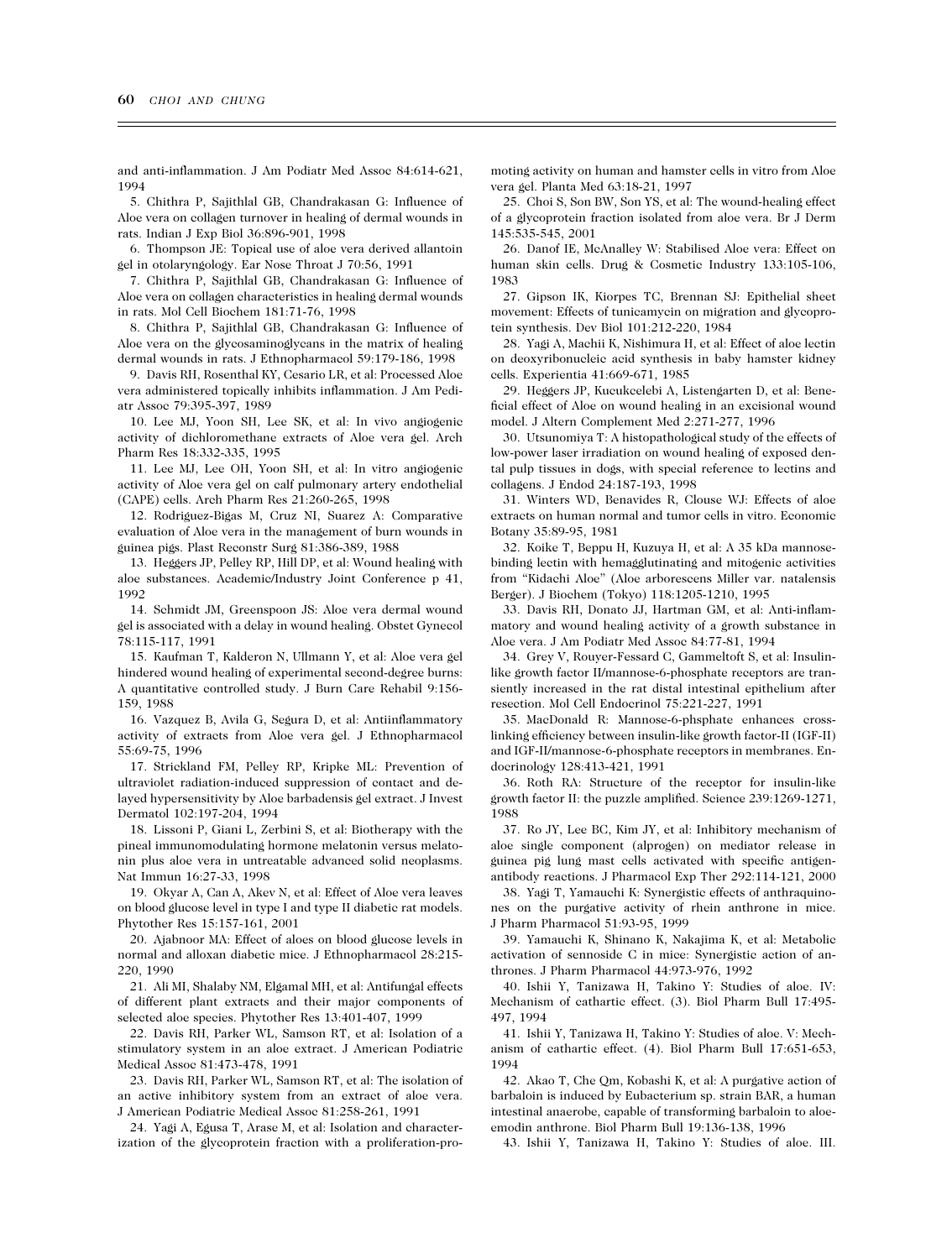Mechanism of cathartic effect. (2). Chem Pharm Bull (Tokyo) 38:197-200, 1990

44. Gressner AM: Liver fibrosis: Perspectives in pathobiochemical research and clinical outlook. Eur J Clin Chem Clin Biochem 29:293-311, 1991

45. Arosio B, Gagliano N, Fusaro LM, et al: Aloe-emodin quinone pretreatment reduces acute liver injury induced by carbon tetrachloride. Pharmacol Toxicol 87:229-233, 2000

46. Malterud KE, Farbrot TL, Huse AE, et al: Antioxidant and radical scavenging effects of anthraquinones and anthrones. Pharmacology 47(suppl 1):77-85, 1993

47. Camacho MR, Kirby GC, Warhurst DC, et al: Oxoaporphine alkaloids and quinines from Stephania dinklagei and evaluation of their antiprotozoal activities. Planta Med 66:478- 480, 2000

48. Wang HH, Chung JG, Ho CC, et al: Aloe-emodin effects on arylamine N-acetyltransferase activity in the bacterium Helicobacter pylori. Plant Med 64:176-178, 1998

49. Cera LM, Heggers JP, Robson MC, et al: The therapeutic efficacy of aloe vera cream (Dermaide Aloe) in thermal injuries: Two case reports. J Am Anim Hosp Assoc 16:768-772, 1980

50. Wolfle D, Schmutte C, Westendorf J, et al: Hydroxyanthraquinones as tumor promoters: Enhancement of malignant transformation of C3H mouse fibroblasts and growth stimulation of primary rat hepatocytes. Cancer Res 50:6540-6544, 1990

51. Lee HZ, Hsu SL, Liu MC, et al: Effects and mechanisms of aloe-emodin on cell death in human lung squamous cell carcinoma. Eur J Pharmacol 431:287-295, 2001

52. Lee HZ: Protein kinase C involvement in aloe-emodinand emodin-induced apoptosis in lung carcinoma cell. Br J Pharmacol 134:1093-1103, 2001

53. Pecere T, Gazzola MV, Mucignat C, et al: Aloe-emodin is a new type of anticancer agent with selective activity against neuroectodermal tumors. Cancer Res 60:2800-2804, 2000

54. Brusick D, Mengs U: Assessment of the genotoxic risk from laxative senna products. Environ Mol Mutagen 29:1-9, 1997

55. Muller SO, Eckert I, Lutz WK, et al: Genotoxicity of the laxative drug components emodin, aloe-emodin and danthron in mammalian cells: Topoisomerase II mediated? Mutat Res 371:165-173, 1996

56. Grimminger W, Witthohn K: Analytics of senna drugs with regard to the toxicological discussion of anthranoids. Pharmacology 47(suppl 1):98-109, 1993

57. Womble D, Helderman JJ: The impact of acemannan on the generation and function of cytotoxic T-lymphocytes. Immunopharmacol Immunotoxicol 14:63-77, 1992

58. Roberts DB, Travis EL: Acemannan-containing wound dressing gel reduces radiation-induced skin reactions in C3H mice. Int J Radiat Oncol Biol Phys 32:1047-1052, 1995

59. Womble D, Helderman JH: Enhancement of allo-responsiveness of human lymphocytes by acemannan (Carrisyn). Int J Immunopharmacol 10:967-974, 1988

60. Lee JK, Lee MK, Yun YP, et al: Acemannan purified from Aloe vera induces phenotypic and functional maturation of immature dendritic cells. Int Immunopharmacol 1:1275-1284, 2001

61. Stuart RW, Lefkowitz DL, Lincoln JA: Upregulation of phagocytosis and candidicidal activity of macrophages exposed

to the immunostimulant acemannan. Int J Immunopharmacol 19:75-82, 1997

62. Karaca K, Sharma JM, Nordgren R: Nitric oxide production by chicken macrophages activated by Acemannan, a complex carbohydrate extracted from Aloe vera. Int J Immunopharmacol 17:183-188, 1995

63. Peng SY, Norman J, Curtin G, et al: Decreased mortality of Norman murine sarcoma in mice treated with the immunomodulator, acemannan. Mol Biother 3:79-87, 1991

64. Qiu Z, Jones K, Wylie M, et al: Modified Aloe barbadensis polysaccharide with immunoregulatory activity. Planta Med 66:152-156, 2000

65. Kobayashi H, Matsunaga K, Fujii M: PSK as a chemopreventive agent. Cancer Epidemiol Biomarkers Prev 2:271-276, 1993

66. Sakai R: Epidemiologic survey on lung cancer with respect to cigarette smoking and plant diet. Jpn J Cancer Res 80:513-520, 1989

67. Pugh N, Ross SA, Elsohly MA, et al: Characterization of aloeride, a new high-molecular weight polysaccharide from Aloe vera with potent immunostimulatory activity. J Agric Food Chem 49:1030-1034, 2001

68. Steinmuller C, Roesler J, Grottrup E, et al: Polysaccharides isolated from plant cell cultures of Echinacea purpurea enhance the resistance of immunosuppressed mice against systemic infections with Candida albicans and Listeria monocytogenes. Int J Immunopharmacol 15:605-614, 1993

69. Kim HS, Kacew S, Lee BM: In vitro chemopreventive effects of plant polysaccharides (Aloe barbadensis Miller, Lentinus edodes, Ganoderma lucidum and Coriolus versicolor). Carcinogenesis 20:1637-1640, 1999

70. Davidson NE, Egner PA, Kensler TW: Transcriptional control of glutathione S-transferase gene expression by the chemopreventive agent 5-(2-pyrazinyl)-4-methyl-1,2-dithiol-3-thione (oltipraz) in rat liver. Cancer Res 50:2251-2255, 1990

71. Toews GB, Bergstresser PR, Streilein JW: Epidermal Langerhans cell density determines whether contact hypersensitivity or unresponsiveness follows skin painting with DNFB. J Immunol 124:445-453, 1980

72. Fisher MS, Kripke ML: Systemic alteration induced in mice by ultraviolet light irradiation and its relationship to ultraviolet carcinogenesis. Proc Natl Acad Sci USA 74:1688- 1692, 1977

73. Yoshikawa T, Rae V, Bruins-Slot W, et al: Susceptibility to effects of UVB radiation on induction of contact hypersensitivity as a risk factor for skin cancer in humans. J Invest Dermatol 95:530-536, 1990

74. Byeon SW, Pelley RP, Ullrich SE, et al: Aloe barbadensis extracts reduce the production of interleukin-10 after exposure to ultraviolet radiation. J Invest Dermatol 110:811-817, 1998

75. Strickland FM, Darvill A, Albersheim P, et al: Inhibition of UV-induced immune suppression and interleukin-10 production by plant oligosaccharides and polysaccharides. Photochem Photobiol 69:141-147, 1999

76. Aragane Y, Riemann H, Bhardwaj RS, et al: IL-12 is expressed and released by human keratinocytes and epidermoid carcinoma cell lines. J Immunol 153:5366-5372, 1994

77. Lee KY, Park JH, Chung MH, et al: Aloesin up-regulates cyclin E/CDK2 kinase activity via inducing the protein levels of cyclin E, CDK2, and CDC25A in SK-HEP-1 cells. Biochem Mol Biol Int 41:285-292, 1997

78. Jin YH, Lee SJ, Chung MH, et al: Aloesin and arbutin